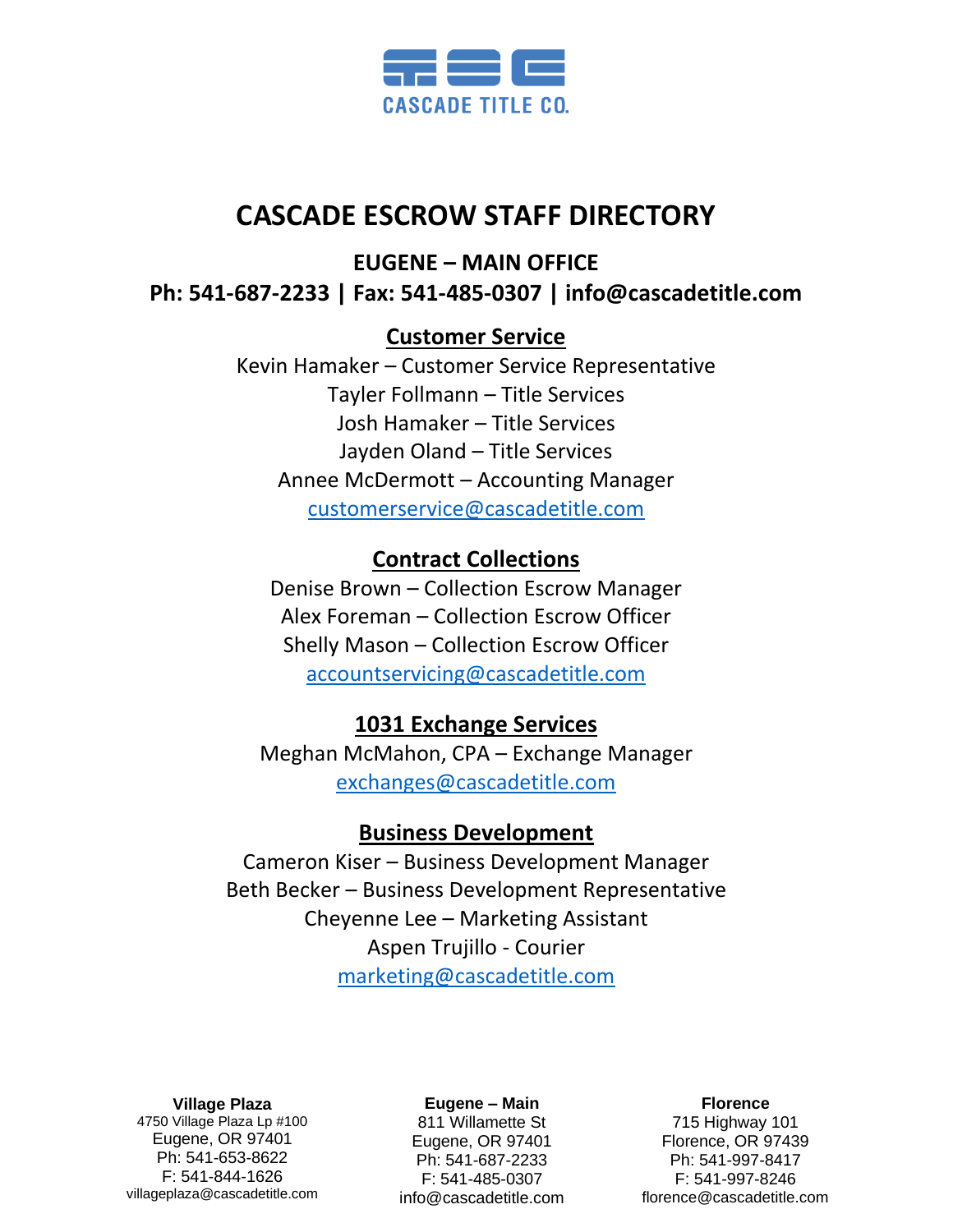

## **Cascade Escrow – Downtown Main Office**

Dena Mullikin – Escrow Officer/Escrow Department Manager Janelle Beebe – Escrow Officer Shannon Burgess – Escrow Officer Alexis Callahan – Escrow Officer Mikala Donnell – Escrow Officer Julie Johnson – Escrow Officer Nadja Judish – Escrow Officer Gina Larson – Escrow Officer Tammy McKinney – Escrow Officer Tara Muller – Escrow Officer Tina Nault – Escrow Officer Chrishtona Bergman – Escrow Assistant Makenna Burgess – Escrow Assistant McKenna Dickenson – Escrow Assistant Tiffany Franz – Escrow Assistant Latisha Gillock – Escrow Assistant Christina Hamaker – Escrow Assistant Suzette Hamaker – Escrow Assistant Karissa Hutchinson – Escrow Assistant Janice Lance – Escrow Assistant Stacey Letsom – Escrow Assistant Emily Lytle – Escrow Assistant Edna Ornelas – Escrow Assistant Larecea Smith – Escrow Assistant [info@cascadetitle.com](mailto:info@cascadetitle.com)

**Village Plaza**

4750 Village Plaza Lp #100 Eugene, OR 97401 Ph: 541-653-8622 F: 541-844-1626 villageplaza@cascadetitle.com

#### **Eugene – Main**

811 Willamette St Eugene, OR 97401 Ph: 541-687-2233 F: 541-485-0307 info@cascadetitle.com

#### **Florence**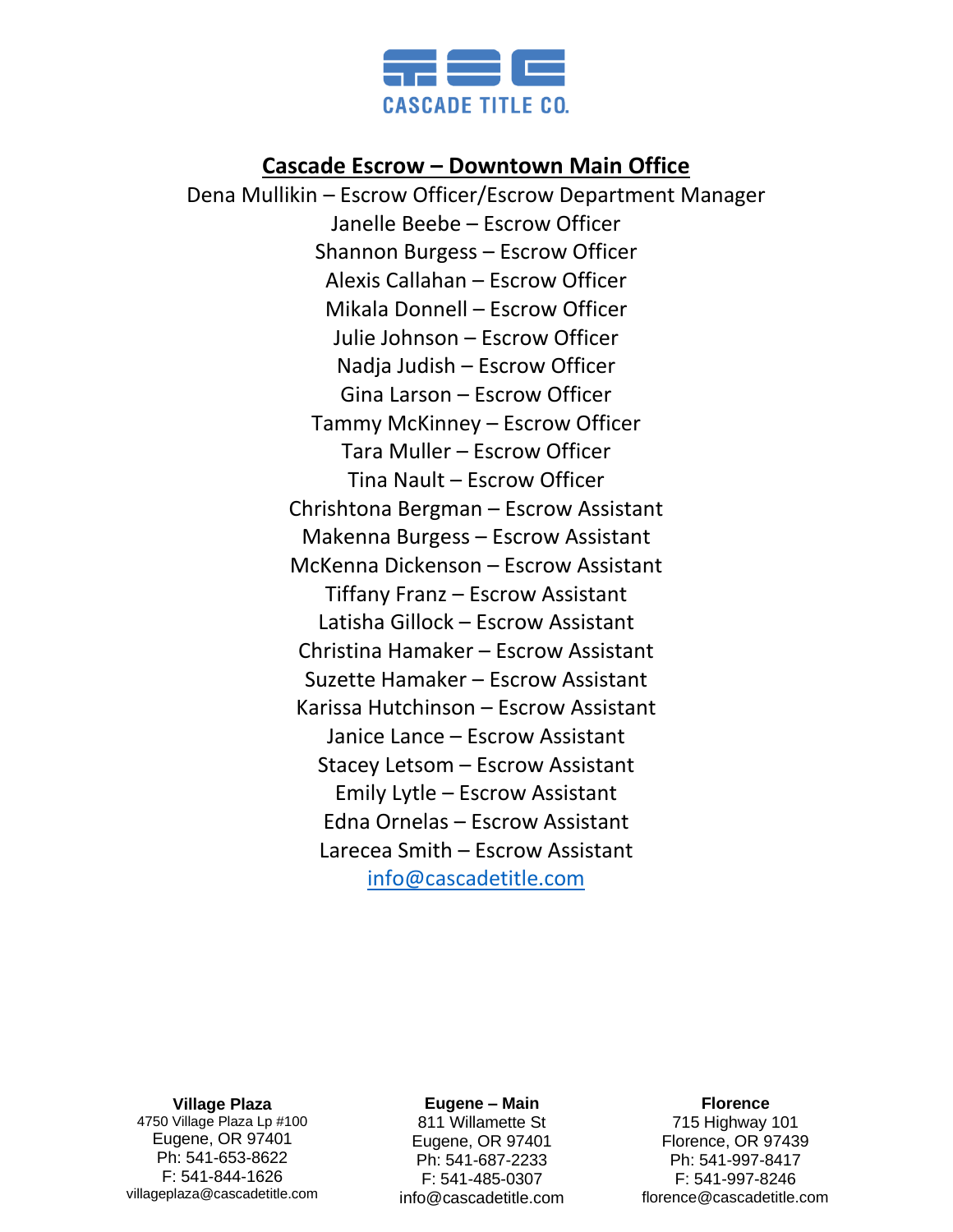

## **Cascade Escrow – Florence Office**

Beth Woodyard – Escrow Officer Carrie Moore – Escrow Officer Brandi Cornelius – Escrow Assistant [florence@cascadetitle.com](mailto:florence@cascadetitle.com)

## **Cascade Escrow – Village Plaza Office**

Ali Bossard – Escrow Officer Kelcie Bell – Escrow Officer Stacie Mahla – Escrow Officer Sarah Peterson – Escrow Officer Caryn Roshto – Escrow Officer Jill Welsh – Escrow Officer Amanda Bomark – Escrow Consultant Carol Andrews – Escrow Assistant Gina Campbell – Escrow Assistant Kalia Gentlesnow – Escrow Assistant Brittany Higuera – Escrow Assistant Lacie Johnson – Escrow Assistant Alex Matney – Escrow Assistant Callie Myers – Escrow Assistant Kelsi Sibert – Escrow Assistant Kala Tucker – Escrow Assistant Bailey Williams – Escrow Assistant Claire Gosslee – Escrow Administrative Assistant [villageplaza@cascadetitle.com](mailto:villageplazateam@cascadetitle.com)

**Village Plaza**

4750 Village Plaza Lp #100 Eugene, OR 97401 Ph: 541-653-8622 F: 541-844-1626 villageplaza@cascadetitle.com

#### **Eugene – Main**

811 Willamette St Eugene, OR 97401 Ph: 541-687-2233 F: 541-485-0307 info@cascadetitle.com

#### **Florence**